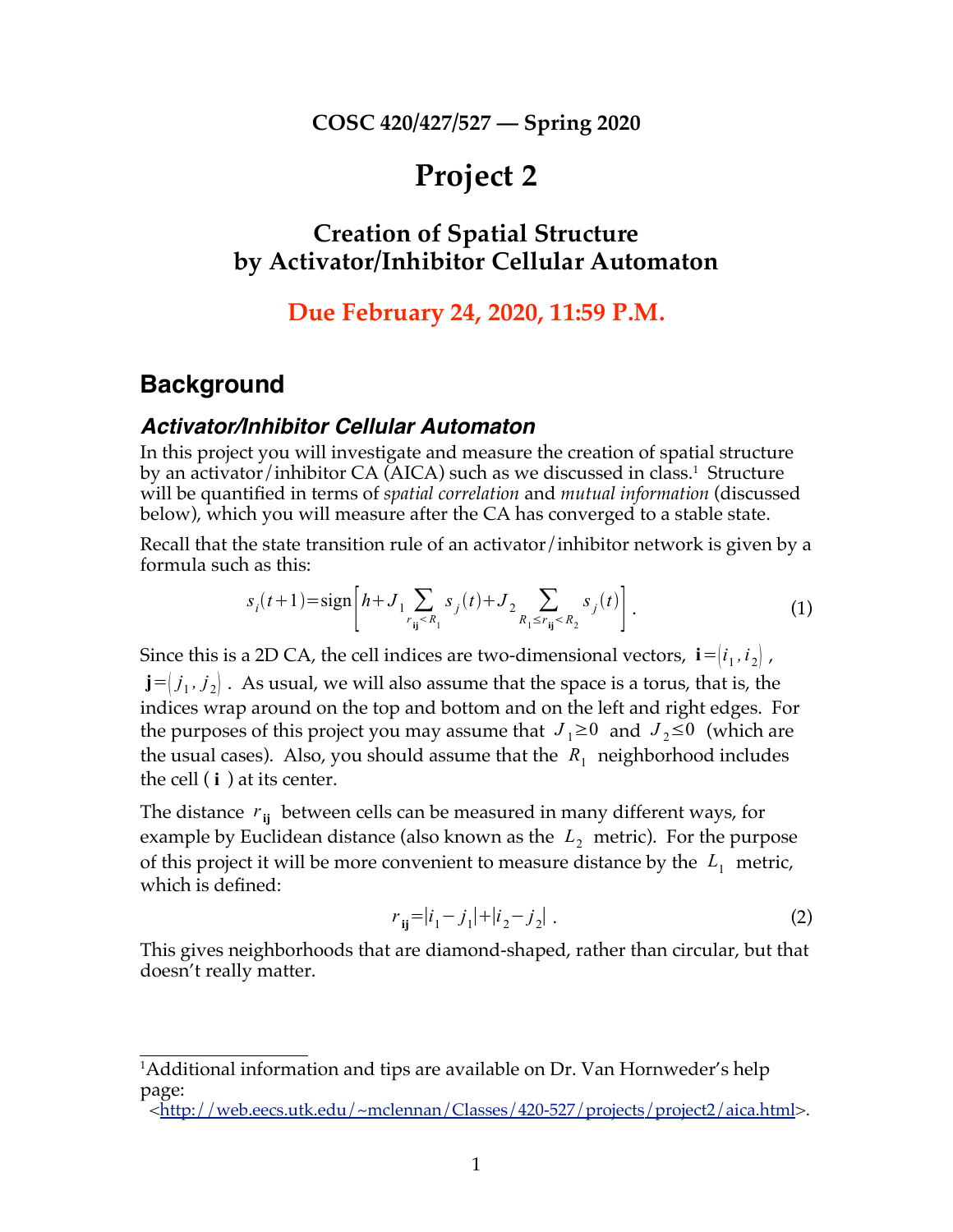#### *Spatial Correlation*

We are interested in the extent to which the states of cells at various distances are correlated to each other. Therefore, we define the *absolute spatial correlation at distance l* as

$$
\rho_l = |\langle s_i s_j \rangle - \langle s_i \rangle \langle s_j \rangle|
$$
 for all **i**, **j** such that  $r_{ij} = l$ .

The angle brackets mean "average value of." To understand this formula, suppose that the states  $+1$  and  $-1$  are equally frequent in the space. Then the individual state averages are  $0: \langle s_i \rangle = \langle s_j \rangle = 0$  . Therefore  $\langle s_i s_j \rangle$  is the average value of the product  $s_i s_j$  for cells that are a distance *l* apart. If these cells tend to be  $+1$  at the same time, or  $-1$  at the same time, this average will be greater than zero (positive correlation). If they tend to have opposite signs, then it will be less than zero (negative correlation). If they tend to have the same sign as often as the opposite sign, then the average will be near zero (no correlation). By subtracting  $\langle s_i \rangle \langle s_j \rangle$  we compensate for an overall bias toward positive or negative states (such as we get when  $h \neq 0$ ). We take the absolute value, because we are not interested in whether the spatial correlation is positive or negative, only its magnitude. Note that  $\rho_0 = 1 - \langle s_i \rangle^2$ .

Next let's consider more explicitly how to compute  $\rho_l$ . Suppose there are  $N^2$ cells in the space, and let  $C_l$  ( $1 \le l < N/2$ ) be the circumference (in number of cells) of a neighborhood of radius *l* . For the  $L_1$  metric,  $C_l = 4l$  . Thus there are  $C_l$  cells at a distance *l* from a given cell. Then we can see (make sure you really do see it!) that:

$$
\rho_l = \left| \frac{2}{N^2 C_l} \sum_{\substack{\langle ij \rangle \\ r_{ij} = l}} s_i s_j - \left( \frac{1}{N^2} \sum_i s_i \right)^2 \right|.
$$

The notation 〈**ij**〉 under the summation means "all pairs of distinct cells **i** and **j** " (taking each pair just once); therefore there are  $N^2 C_l/2$  of these pairs. (There is a diamond of  $C_l$  cells around each of the  $N^2$  cells.) Thus we are averaging over all pairs at a distance of *l* . For purposes of computation, this can be made more explicit:

$$
\rho_{l} = \left| \left( \frac{1}{4 N^2} \sum_{i_1, i_2} \left( s_{i_1, i_2} \sum_{|j_1|+|j_2|=l} s_{i_1+j_1, i_2+j_2} \right) \right) - \left( \frac{1}{N^2} \sum_{i_1, i_2} s_{i_1, i_2} \right)^2 \right|.
$$

Notice that the second summation is over positive and negative  $j_1$ ,  $j_2$  in the

<sup>&</sup>lt;sup>2</sup> Note: A true correlation coefficient is normalized to  $[-1, 1]$  by dividing by standard deviations of the variables:  $\rho_l = \left| \left( \langle s_i s_j \rangle - \langle s_i \rangle \langle s_j \rangle \right| / \sigma_{s_i} \sigma_{s_j} \right|$  for all **i**, **j** such that  $r_{ii} = l$ . You can compute it this way if you want, but make sure to tell us.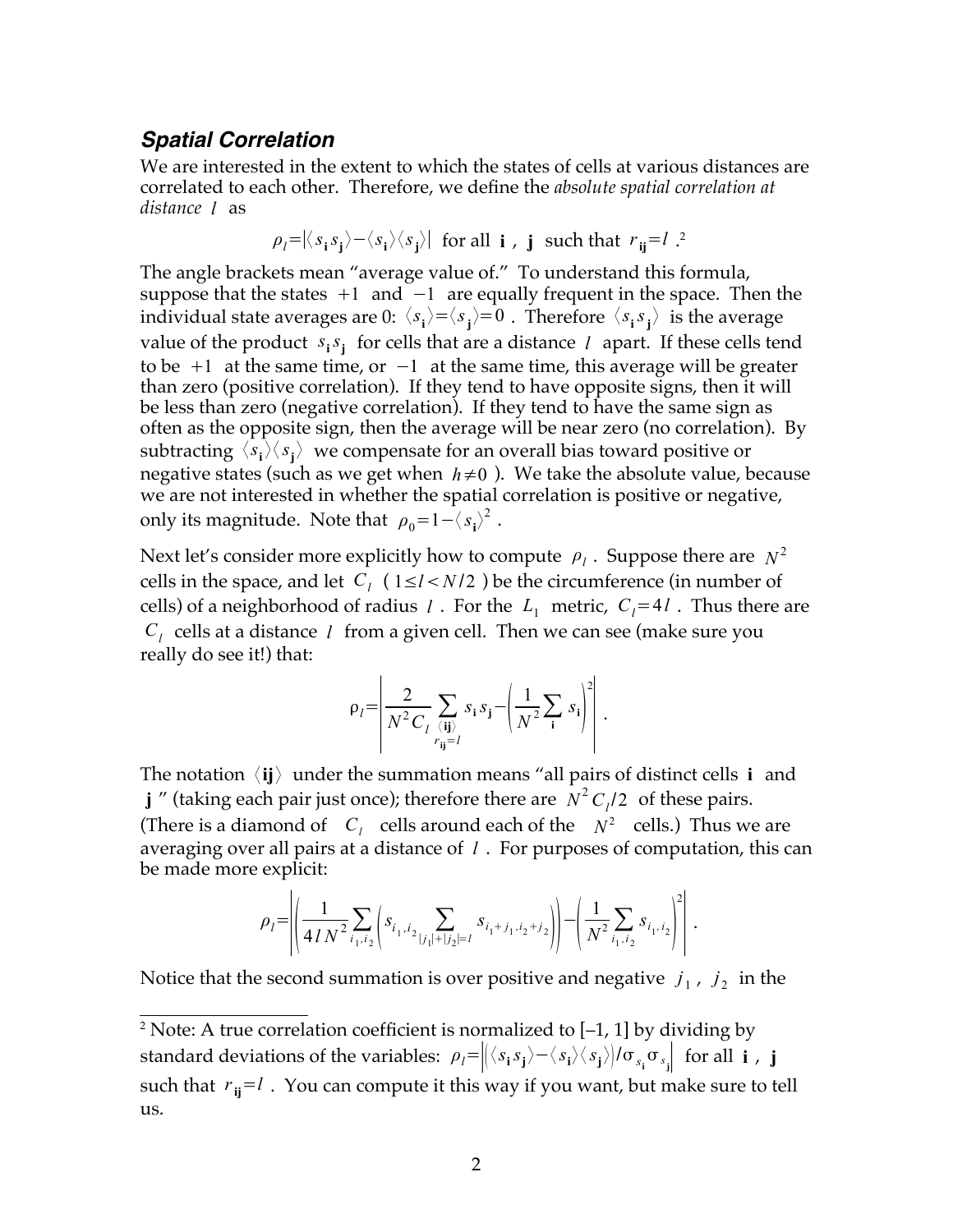range −*l*≤ *j* <sup>1</sup> *, j* <sup>2</sup>≤*l* . The coefficient on the first summation is:

$$
\frac{1}{2} \frac{2}{N^2} \frac{1}{C_l} = \frac{1}{4/N^2} .
$$

The  $\frac{1}{2}$  factor is to avoid double counting the pairs  $\langle ij \rangle$  . Make sure that you understand the formula for  $\rho$ <sup>*l*</sup> . Remember that cell indices wrap around both vertically and horizontally.

#### *Characteristic Correlation Length*

(This section is relevant to **required measurements for COSC 427 and 527 students**. COSC 420 students can skip it, unless they want to do these measurements for extra credit.)

Often spatial correlation decreases approximately exponentially with distance, *ρ*<sub>*l*</sub>∝*e*<sup>−*l*</sup><sup>*λ*</sup> , where *λ* , the *characteristic correlation length*, measures how quickly spatial correlation decreases with distance. By assuming that spatial correlation is exponentially decreasing, we can estimate  $\lambda$  . Since  $\rho_0$  is special, we compute it relative to  $\rho_1$ . Let  $\alpha$  be an arbitrary constant of proportionality  $\rho_l = \alpha e^{-(l-1)/\lambda}$ . Then,

$$
\rho_1 = \alpha e^0 = \alpha,
$$
  

$$
\rho_{\lambda+1} = \alpha e^{-\lambda/\lambda} = \alpha e^{-1} = \frac{\rho_1}{e}
$$

.

Therefore we can estimate  $\lambda \approx l-1$  such that  $\rho_l = \rho_l/e$  . That is, the characteristic correlation length is that length at which the spatial correlation has decreased to 1/*e* of its hypothetical maximum value *ρ*<sup>1</sup> . (*Characteristic correlation time* can be defined similarly.)

#### *Mutual Information Between Distant Cells*

As discussed in class, one way to measure the correlation between cell states is by *average mutual information*. The average mutual information between cells at a distance *l* is related to the joint entropy between cells at this distance. Therefore, first define the average entropy  $H(S)$  of the cellular space  $S$ :

$$
H(S) = -\sum_{s \in \{-1, +1\}} \Pr[s] \lg \Pr[s] .
$$

Remember that we take  $0 \lg 0 = 0$ . For state counting convenience, let  $\beta(s)=(1+s)/2$  so that  $\beta(+1)=1$  and  $\beta(-1)=0$  ( $\beta$  converts a *bipolar* number ∈  $\{-1,+1\}$  into a *binary* number ∈  $\{0,1\}$ ). Then the probabilities of the states can be computed:

$$
\Pr\left[+1\right] = \frac{1}{N^2} \sum_{i} \beta(s_i),
$$
  

$$
\Pr\left[-1\right] = 1 - \Pr\left[+1\right].
$$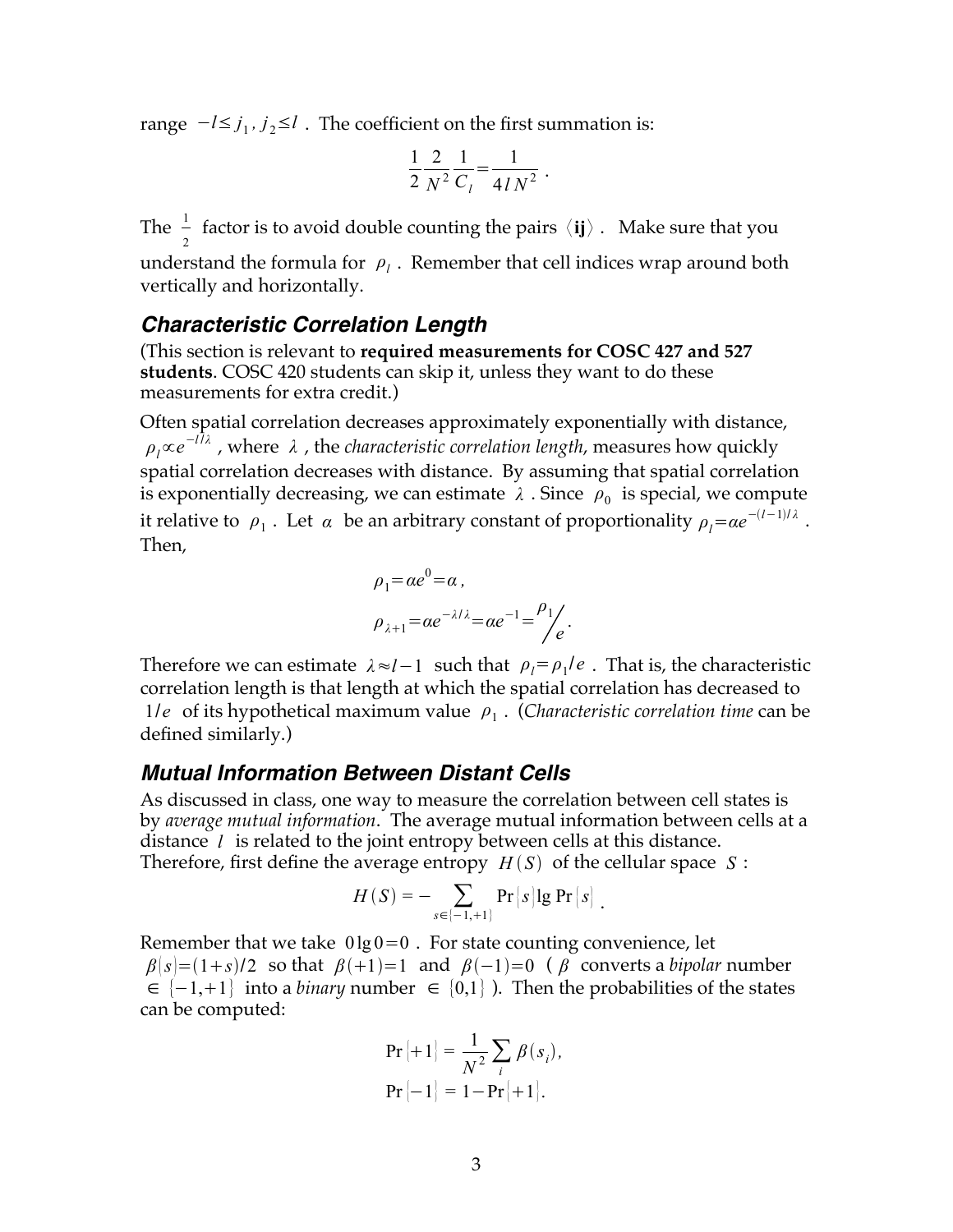The probability that two cells at distance  $l$  have state  $+1$  is:

$$
P_{l}[+1,+1]=\frac{2}{N^{2}C_{l}\langle \mathbf{i}\mathbf{j}\rangle} \beta(s_{\mathbf{i}})\beta(s_{\mathbf{j}}).
$$

Similarly,

$$
P_{l}[-1,-1] = \frac{2}{N^{2}C_{l}\langle\mathbf{i}\mathbf{j}\rangle} \beta(-s_{\mathbf{i}}) \beta(-s_{\mathbf{j}}).
$$

These summations can be computed in the same way as  $\rho_l$ . Finally,

$$
P_{l}[+1,-1] = P_{l}[-1,+1] = 1 - P_{l}[+1,+1] - P_{l}[-1,-1].
$$

(Notice that there are only three distinct possibilities for cells at distance *l* : both +1, both –1, or opposite signs.) The joint entropy between cells at a distance *l* ,  $H_l$ , is then defined in terms of the probabilities in the usual way:

$$
H_{l} = -\left(P_{l} + 1, +1\right) \lg P_{l} + 1, + 1\right) + P_{l} - 1, -1\left[ \lg P_{l} - 1, -1\right] + P_{l} + 1, -1\left[ \lg P_{l} + 1, -1\right] \right].
$$

The *average mutual information* between two sources *A* and *B* is defined  $I(A, B) = H(A) + H(B) - H(A, B)$ . Therefore, the average mutual information between cells at distance *l* is defined:

$$
I_l=2H(S)-H_l.
$$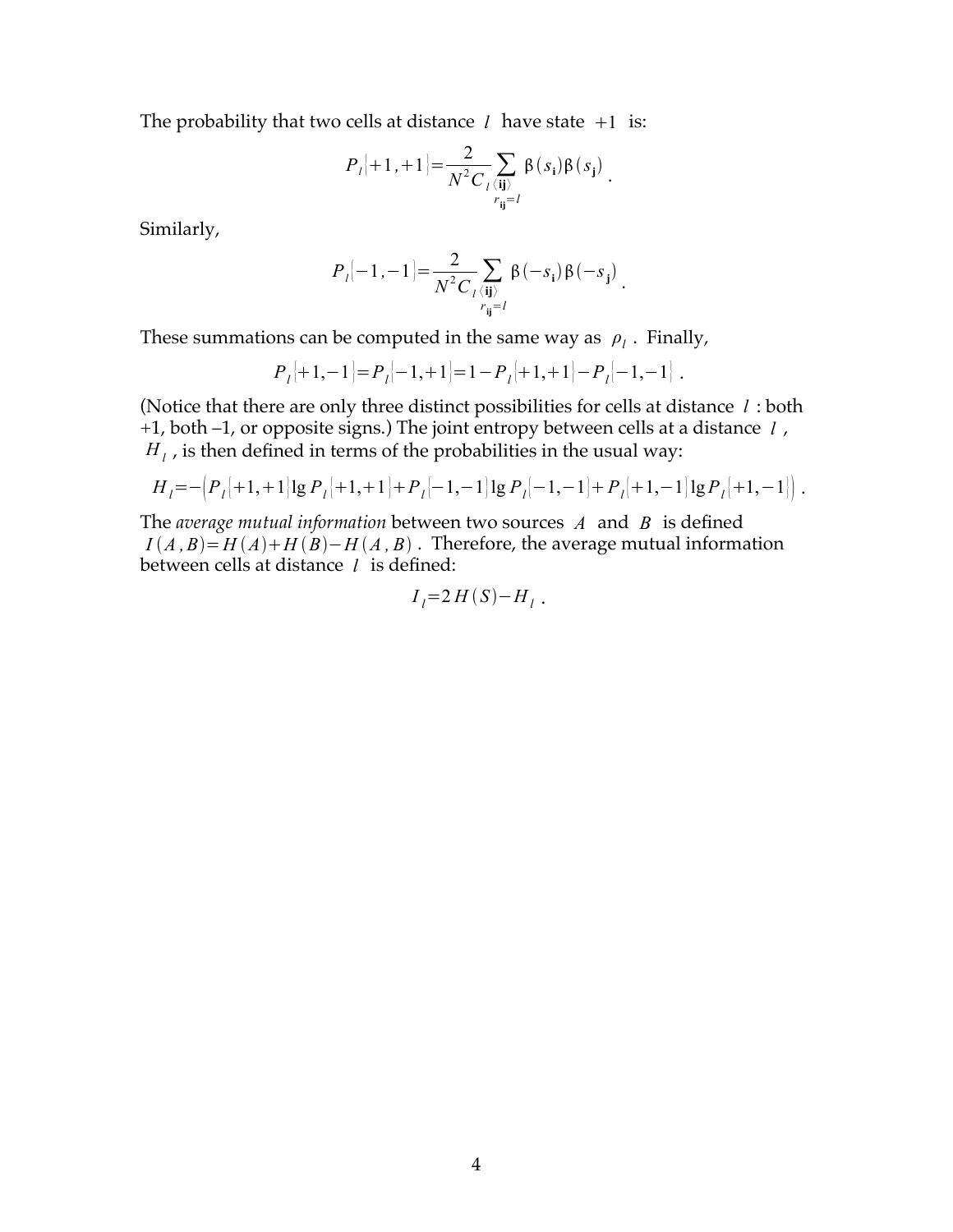# **Experiments**

In this project you will be investigating how spatial structure (as measured by spatial correlation and mutual information) is affected by the parameters  $(J_1, J_2)$  $J_2$ ,  $R_1$ ,  $R_2$ ,  $h$  of an AICA. (COSC 427 and 527 students should also compute characteristic correlation length *λ* ; COSC 420 students can do this for extra credit.) Make sure to check Dr. Van Hornweder's help page for information and suggestions on doing your project:

<http://web.eecs.utk.edu/~mclennan/Classes/420-527/projects/project2/aica.html>.

The goal is to get the measures of structure for a variety of different combinations of parameters for each of the following three experiments. The following table shows the minimum set of parameter combinations that you should use. You can try additional combinations to earn some extra credit.

Your CA space should be *N*=30 in each dimension. Use asynchronous updating (i.e., update the cells one at a time rather than all at once), and update the states randomly, not in a systematic order, or you will get artifacts.

For each set of parameters you will make several runs, with different random initial states, so that you can average your results. Do a few trial runs to see how much the measures vary from run to run. If they don't vary much, then you don't need to do many runs for each set of parameters (maybe one run will be enough). If they do vary, then you will have to make several runs (less than 5) and average them together, and you won't have to investigate so many parameter values.

For each run you should allow the CA to stabilize, and then compute  $H(S)$ estimated  $\lambda$  (this is optional for COSC 420), and also plot  $I_i$  and  $\rho_i$  against the *l* values. For each set of parameter values, compute the average of all of these and print them out (generate plots for  $I_l$  and  $\rho_l$ ). You don't need to hand in a graph for every set of parameters, just those that are relevant to your hypotheses.

Following are the descriptions of specific experiments that you should try. In each case, discuss and explain your results.

## *Descriptions of Experiments:*

- 1. (**Extra Credit for COSC 420/427/527**) Set  $J_2=0$  to disable the inhibition system and set  $J_1=1$ . Quantify the spatial structure for at least the specified range of  $R_1$  and  $h$  values.
- 2. (**Extra Credit for COSC 420/427/527**) Set  $J_1=0$  to disable the activation system and set  $J_2$ =−0.1 . Quantify spatial structure as in Experiment (1) for at least the specified parameter values.
- 3. Set  $J_1=1$  and  $J_2=-0.1$ . Investigate, as in the preceding experiments, the spatial structure for at least the specified values of  $R_1$ ,  $R_2$ , and  $h$ .